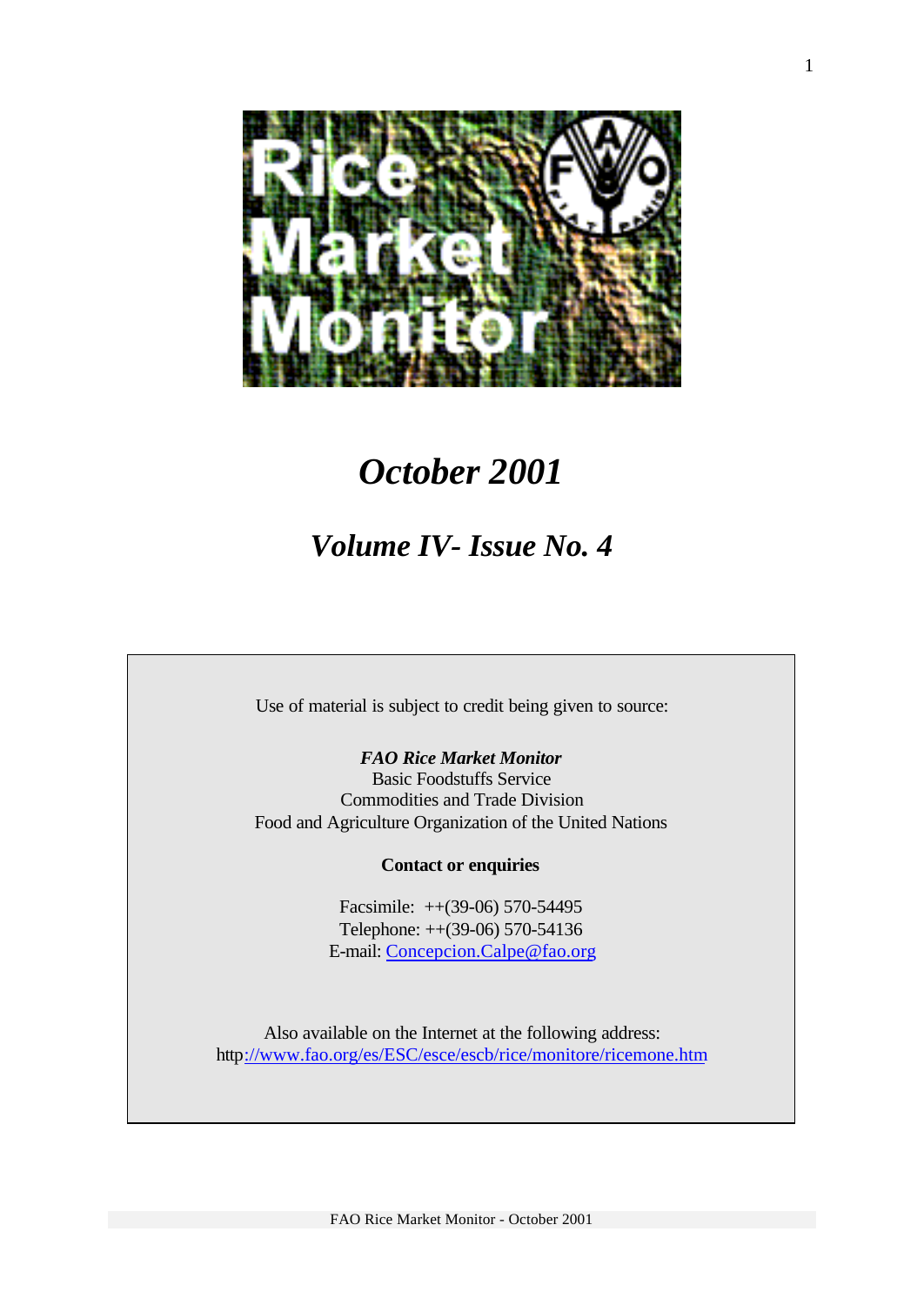## **HIGHLIGHTS**

- Global paddy production is forecast to drop by 9 million tonnes to 587 million tonnes in 2001, after falling by 16 million tonnes last season. Weather problems and low prices are behind those contractions, which mainly affected exporting countries.
- The drop in production was especially pronounced in China, where it reflects to a large extent a shift towards less expansionary production policies. The country is currently moving to a more liberalized system for domestic marketing of cereals, ahead of the country's accession to the WTO.
- The September attacks in New York and the fear of a widening of the conflict have not had, so far, a marked impact on the world rice market, which continues to be dominated by the weakness of global import demand. With many countries having completed or about to complete the harvesting of their main season crop and the resulting arrival of fresh supplies onto the market, the prospect for a turnaround in the short term appears unlikely, unless external factors interfere with the market fundamentals. Latest FAO's forecast puts world trade in rice in 2001 (calendar year basis) at 22.4 million tonnes (in milled equivalent), very close to the volume exchanged in 2000.
- Reduced output in 2000 and 2001 is expected to constrain China and Pakistan's ability to export this year. Most of the other exporters are anticipated to increase or maintain their level of shipments, often owing to increased support from their Governments. India's continues in its endeavour to boost sales abroad in an attempt to release some of its stocks.
- Imports into Asia are anticipated to fall in 2001, since most of the traditional importers in the region have gathered abundant crops in the past season. Africa has arisen as one of the principal destination for rice trade, providing much stimulus in an otherwise depressed environment.
- Despite the contraction in production in major exporting countries, international rice prices continue to be depressed, reflecting the weakness of import demand. High quality rices were the most affected, while prices of lower quality rices were sustained by the dynamism of Africa's imports.
- Rice stocks at the close of the 2001/02 marketing seasons are expected to fall again, since rice utilization should outpace production. Much of the drawdown will be concentrated in China.
- FAO outlook for 2002 points to a tightening of the market situation, especially in light of the sharp drawdown of stocks witnessed in the past two seasons. This could pave the way for a price recovery.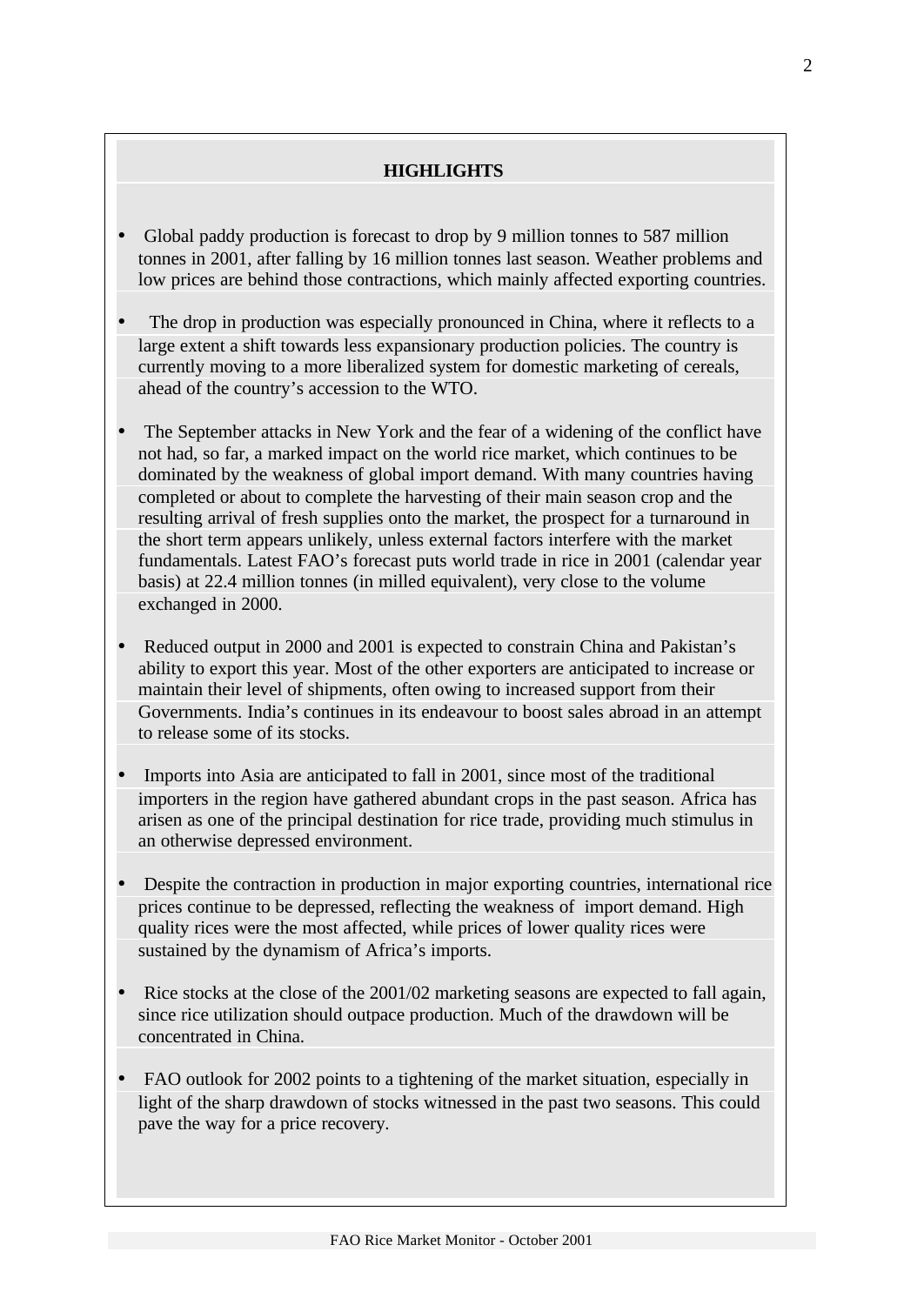## **I. PRODUCTION**

#### **World paddy production to fall again in 2001**

By mid-September, most paddy crops in the Northern Hemisphere were at an advanced stage of development with a number of countries already engaged in harvesting. In the Southern Hemisphere, the 2001 season has come to an end and

farmers are preparing to plant or have already started planting the 2002 crop. FAO forecasts global paddy production to fall in 2001 for the second consecutive year, to 587 million tonnes, or 9 million below last season outcome.

## *I. 1 ASIA*

#### **China accounts for most of the contraction in the regional paddy output**

The forecast for paddy production in the region has been lowered to 533 million tonnes this season, down from 542 million tonnes in 2000, mainly on account of China. Monsoon rains in the past few

months have caused flooding in a number of countries. Overall, however, the monsoon pattern has been favourable to paddy crops so far this year.

#### **Northern Hemisphere**

In **China** (mainland), harvesting of the early rice crop was completed at the beginning of August, while it is in progress for the semi-late rice and is due to start in October for the late rice crop. Rainfall in July brought relief to the rice fields in the northeastern provinces, which had endured severe drought problems during spring. However, dry conditions persisted in the eastern province of Sichuan and in the Jiangsu and Anhui provinces, adversely affecting yields. As a result, the outlook for the country's production in 2001 has been further reduced to 179 million tonnes, substantially less than the revised 188 million tonnes official estimate for 2000 and the lowest level since 1994. Most of the year-to-year contraction stems from a sizeable reduction in the plantings of the early rice and semi-late rice crops, brought about by falling market prices in the previous two seasons and reduced government support. Further changes in policies are likely to be introduced shortly, with large potential impacts for the rice sector. In particular, a liberalization of the grain and rice domestic markets is currently being considered for all but the poorest production areas, ahead of China's accession to WTO. Under the current proposal, cereal prices would be subject to market forces except in the Northeast provinces and in the middle reaches of the Yangtze River where the Government would continue to support producer prices. The outlook for production in **Cambodia**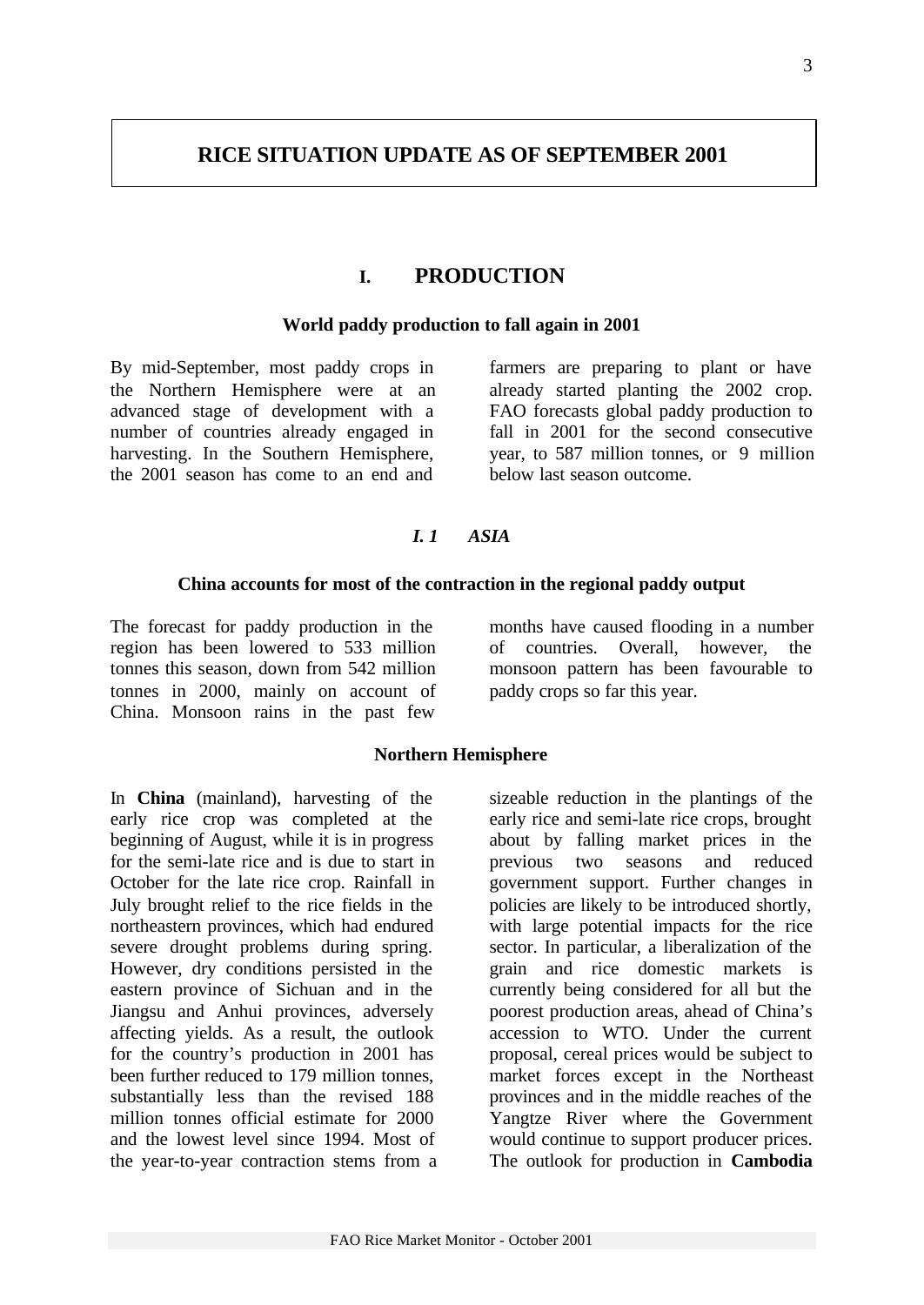also worsened in recent months in the wake of dry spells and flooding problems that have affected the country since the onset of the season in June. Following reports that about 48 000 hectares had been destroyed and 120 000 hectares adversely affected by the vagaries of the weather, the official forecast for this season's output was reduced to 4.3 million tonnes, still by 300 000 tonnes above the outcome in 2000. The increase from last year is consistent with the government efforts to expand production, especially through the promotion of irrigated paddy crops for cultivation in the dry season. In **Vietnam**, heavy floods were reported at the end of August in the Central Highlands and in the Mekong Delta. Their impact on the summer/autumn paddy crop, the last of the 2000 season, was negligible, since harvesting had been virtually completed. Nonetheless, the size of this crop was assessed to be substantially smaller than earlier anticipated, as low farm prices had discouraged planting and fertilizer application, leading to a lower revised estimate of paddy production in 2000. FAO's outlook for the 2001 season, which just started with the planting of the 10 month crop, has also been reduced by nearly one million tonnes, to 31.8 million tonnes, although this is still a very tentative forecast.

In **Pakistan,** severe drought during the first half of the year has led the Government to lower its estimate of this season crop to 5.85 million tonnes, the lowest level since 1994. Water shortages have affected rice plantings in the Sindh region, which accounts, together with the Punjab, for most of the country paddy production. However, abundant rains in June and July have reportedly improved the conditions of the new crop, the bulk of which should reach the market in November. A marked year-to-year contraction in production this season is foreseen to be experienced by **Uzbekistan**, consistent with a resolution adopted by the

Government last December to devote less land to rice. In light of the drought which continued to prevail this year, actual plantings have not even reached the reduced Government target, bringing the prospect for production this season down to 64 000 tonnes, compared with 128 000 tonnes last year and an average of over 400 000 tonnes in the 1990s. The **Islamic Republic of Iran** remains under the grip of drought for the third consecutive year. Lack of precipitation at planting time between May and June and low water availability in dams and reservoirs have again jeopardized this season's crop, dashing hopes of a recovery. Thus, FAO production forecast for this season has been set at 2.3 million tonnes, similar to last year's drought-reduced level.

In **India**, the June-September monsoon rains, which arrived one week early this season, have been assessed as the best in five years both in terms of intensity and geographical distribution. As a result, production is expected to rise by at least 2 percent from the previous season to 131.0 million tonnes. The expectation of a bumper crop has compounded the pressure on the official procurement agencies to intensify their purchases. In this respect, the official procurement paddy prices for the current Kharif season, announced in September, have been raised slightly compared with last year and buying by government agencies started. The level of procurement this season is anticipated to surpass the already high level of last year, so the urgency to release storage space is building up. Although flooding was reported in August in **Bangladesh**, prospects for the country's production this year continue to be positive with the crop put at 36.6 million tonnes. At that level, output in 2001 would match the revised Government estimate for the 2000 rice season, which ended in May with the harvesting of the irrigated Boro crop. In the **Philippines**, torrential rains provoked by typhoon "Feria" hit major rice growing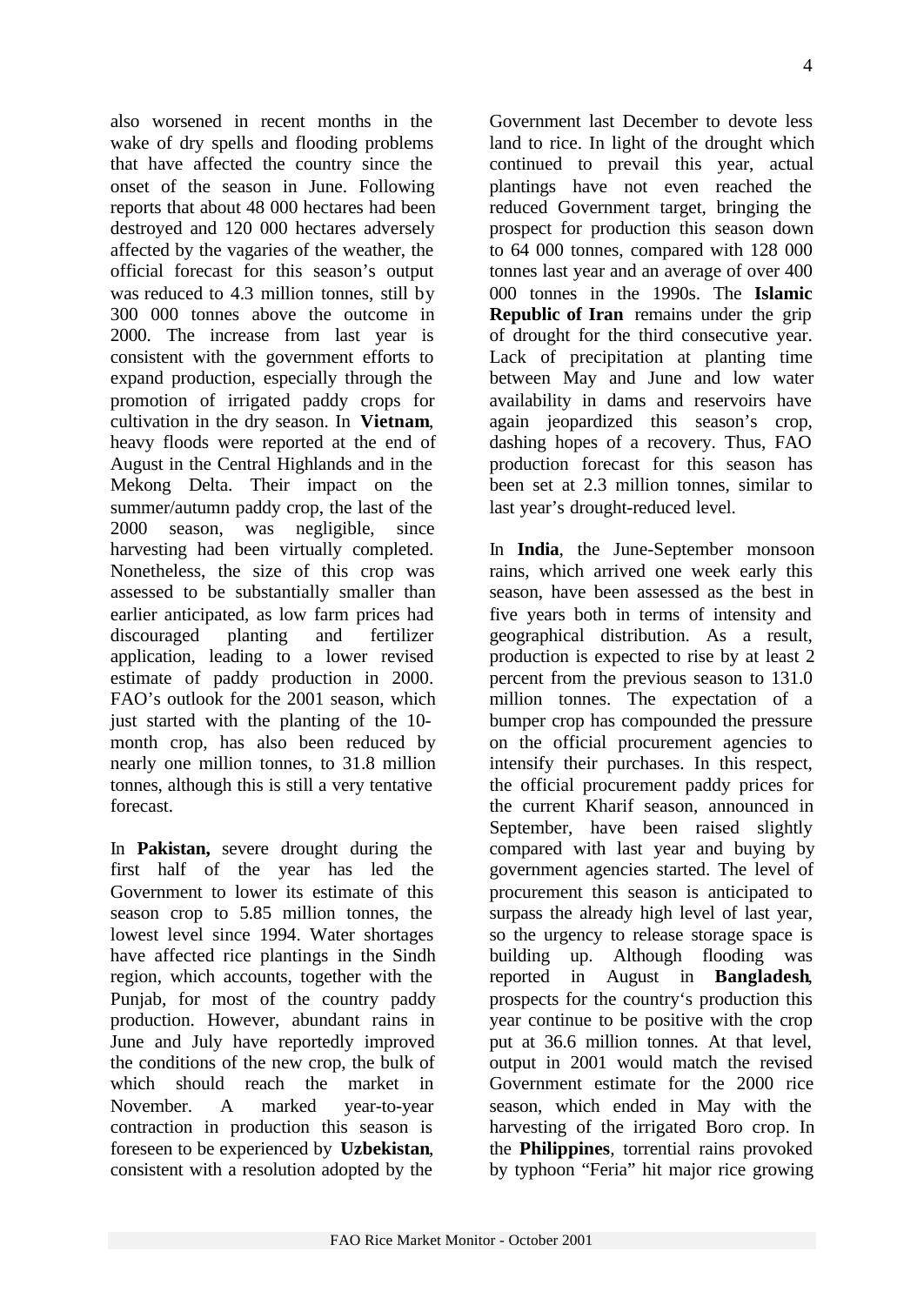regions last June. However, the damage to paddy fields was limited given the early stage of vegetation of the crop, which had just been planted. Special assistance was also provided in the affected areas to encourage replanting. FAO forecast for the country's production in 2001 currently stands 12.8 million tonnes, the highest on record. The increase is consistent with the expansionary policy adopted by the Government in pursuance of rice selfsufficiency, a goal it aims to achieve by 2004. Abundant precipitation in July improved substantially the outlook for the **Republic of Korea** paddy crop this season, which had been dampened by the severely dry conditions that prevailed during spring. The official production forecast for this season was accordingly raised to 7.7 million tonnes, almost 0.5 million tonnes more than in 2000. Rains also brought relief to the **Democratic Republic of Korea,** which has experienced one of the worst droughts in history. Improved weather conditions together with a better distribution of basic inputs have helped raise this season paddy production outlook to 1.8 million tonnes. Although this would imply a moderate increase compared with the 2000 season, paddy output remains considerably below

the levels achieved in the early 1990s. Flooding in northern **Thailand** in early August does not appear to have had a major impact on the country's main paddy crop, which is to be harvested between November and December. FAO production forecast for the 2001 season has been set close to the 2000 Government's revised estimate of 24.1 million tonnes.

## **Southern Hemisphere and Equatorial Belt**

In **Indonesia**, the harvest of the main paddy crop has been completed and planting of the second crop is underway. Concerns are rising over the possibility of a recurrence of el Niño weather-related problems by the end of 2001 or early 2002. Moreover, falling farm prices last season have discouraged plantings and led farmers to reduce fertilizer usage this season, with negative impact on yields. Consequently, official forecasts currently put paddy production this season at 50.2 million tonnes, 1.7 million tonnes below the exceptional outturn in 2000. Dry spells could also hinder paddy production in **Sri** Lanka, where the season is about to commence.

## *I.2 AFRICA*

#### **Good crops anticipated in most of Africa, but an anticipated fall in Egypt depresses the outlook for production in the region**

Africa's paddy production is expected to fall somewhat on a yearly basis, mainly reflecting a contraction in Egypt. By contrast, favourable weather conditions in Western Africa have underpinned expectations of a 6 percent output growth for the sub-region this season.

Official estimates put the paddy area at 575 000 hectares in **Egypt** this year, some 10 percent lower than in 2000. The decline

reflects the fall in prices that hit producers last season, encouraging them to diversify towards alternative crops. The prospects for output have accordingly been set at 5.4 million tonnes, substantially below the 6 million tonnes harvested in 2000. In **Western Africa,** favourable weather conditions have improved the outlook of paddy crops, some of which are already being harvested. The positive crop situation has resulted in upward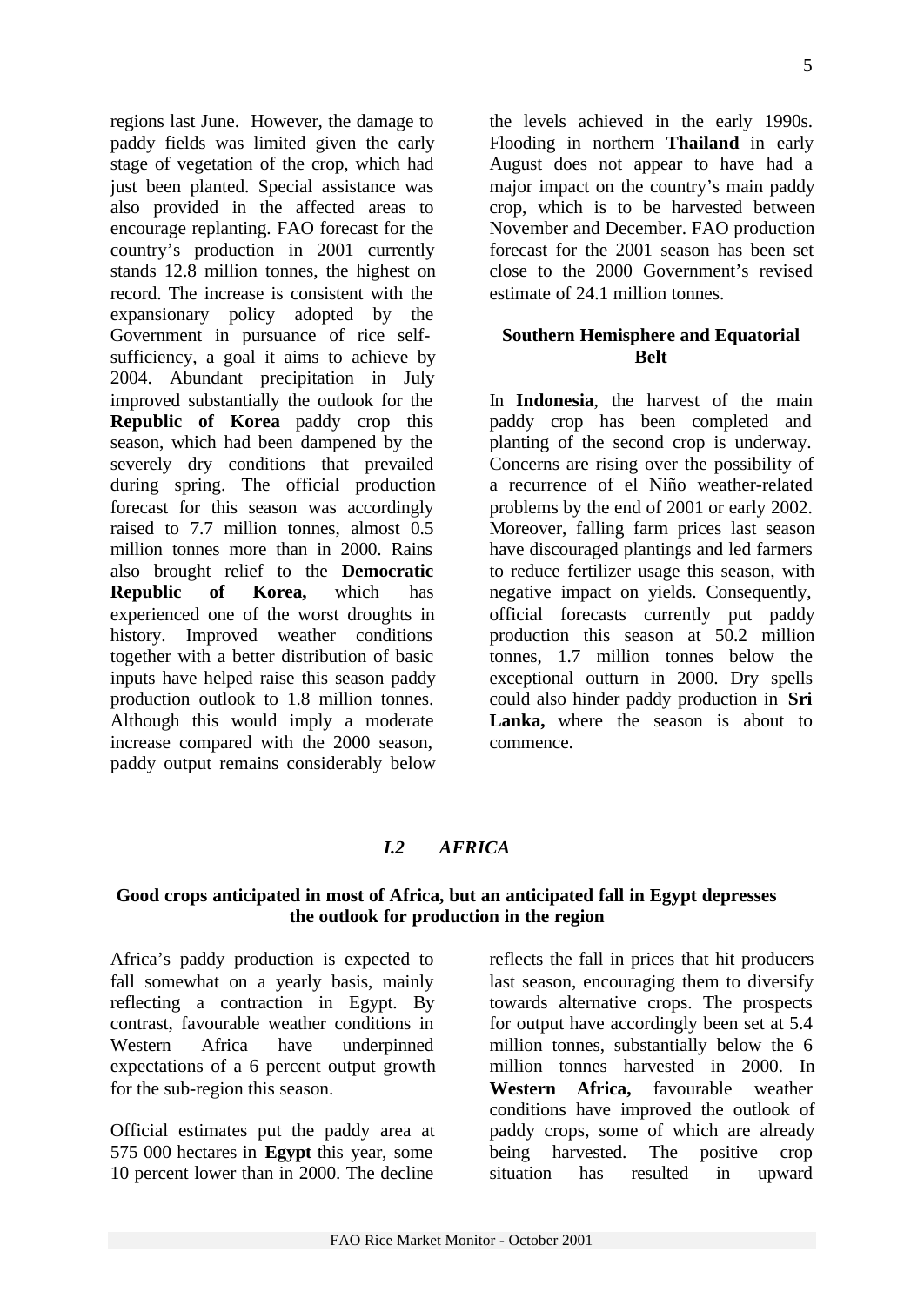adjustments in FAO production forecasts for a number of countries, including the **Côte d'Ivoire, Liberia and Sierra Leone** , all of which should record a moderate increase compared with last year. In the latter two countries, the rise should be associated with a return of farmers to their fields, together with improved availability of inputs. Production gains are expected to be particularly pronounced in **Mali**, following a large increase in plantings. Prospects for **Nigeria** are also bright, with an expected 6 percent increase from last

year's revised output of 3.3 million tonnes. In **Eastern Africa**, the harvesting of the 2001 paddy crop has been concluded. Overall, production is estimated to have risen by 4 percent, mainly on account of good harvests in **Tanzania**. In **Southern Africa**, the 2001 season is over, with production estimated to have mostly recovered in **Madagascar** and **Mozambique** from last year's adverse climatic conditions, despite a negative start of the season.

## *I.3 CENTRAL AMERICA AND THE CARIBBEAN* **Adverse growing conditions prevail in the sub-Region**

Harvesting of the 2001 paddy crop in the region has begun. Despite a timely arrival of the rains in May, several Central America countries were subsequently hit by a long dry spell in June and July, the critical period for the crop vegetative development. **El Salvador** was particularly affected, with losses resulting in a 44

percent downward revision of output this year. Erratic or insufficient rainfall has also adversely affected paddy production in **Cuba**, **Honduras**, **Mexico**, **Nicaragua** and **Panama**, all of which are expected to record a decline in output, compared with 2000.

## *I.4 SOUTH AMERICA* **Paddy production down in the sub-region**

Harvesting of the main paddy crops has been completed in most of the region. Aggregate paddy output is estimated to have fallen by 5 percent to 19.9 million tonnes from last year. In particular, official figures for paddy area and yields in **Argentina** suggest an output of 750 000 tonnes, substantially lower than in 2000. Following a recent crop assessment mission by Conab, he official production figure for **Brazil** has been reduced to 10.4 million tonnes, 9 percent smaller than in 2000, with the decline imputable to the low prices received by producers in the past two seasons. By contrast, increases are anticipated in **Chile**, **Colombia**, **Peru** and **Venezuela**.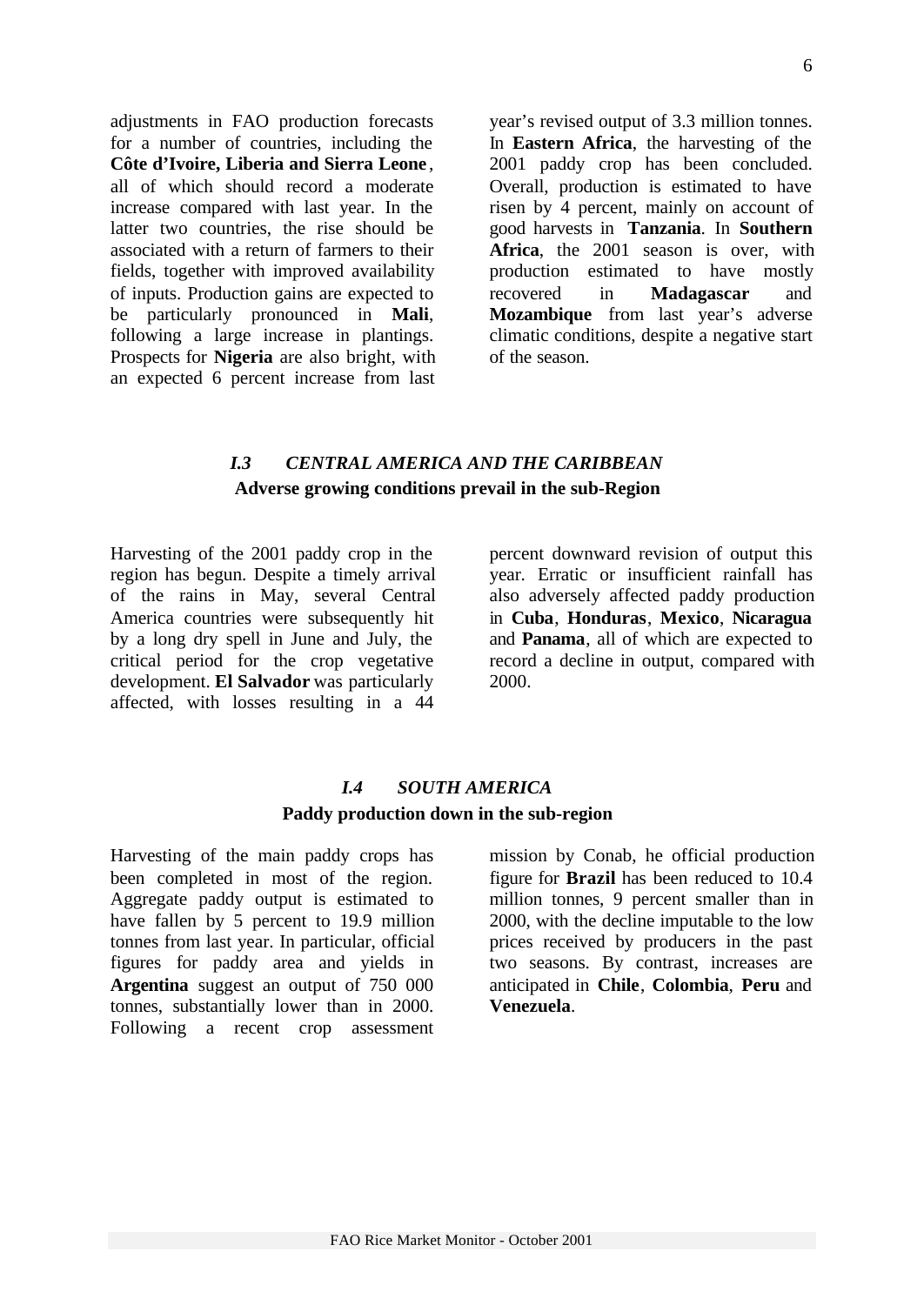# *I.5 DEVELOPED COUNTRIES* **Production outlook mixed for developed countries**

Favourable growing conditions were reported in **Japan** as of August, with status of the crop rated above normal in most of the rice districts. Output, however, is still forecast to be down from last year, mainly on account of a decline in plantings, consistent with a 100 000 tonnes increase in the paddy land diversification programme announced last year as part of the emergency measures to cut rice surpluses. By mid-September, about half of the paddy crop had been harvested in the **United States**. Latest government estimates put the crop at close to 9.4 million tonnes. At that level, output would outstrip by 8 percent the previous year outcome and reach an all time high. The latest assessment of the crop in **Australia**, which has been already gathered, also confirms a record harvest, as abundant water supplies and ideal growing conditions respectively boosted plantings and yields this season. Based on the latest

estimate, production would be 60 percent above 2000.

Harvesting of the paddy crops is underway in the **EC** producing countries. Output forecast for this season now hints to a 7 percent increase from last year's depressed level. The rise should mainly reflect an expansion in Spain and Italy. In the former country, plantings have likely overshoot the area ceiling set under the CAP, which would trigger a 50 percent reduction in compensatory payments. In Italy, output is expected to recover, as weather conditions have so far been far better than in the past season. The estimate of production in the **Russian Federation** this season has been reduced following the release of lower official estimates for plantings. As a result, the output forecast is now set at 460 000 tonnes, 20 percent below the bumper crop level achieved in 2000.

# **II. INTERNATIONAL TRADE FAO forecasts little change in the volume of trade in 2001**

The recent attacks in New York and the fear of a world-wide conflict have not had, so far, a marked impact on the world rice market, which continues to be dominated by the weakness of global import demand. With many countries having completed or about to complete the harvesting of their main season crop and the resulting arrival of fresh supplies onto the market, the prospect for a turnaround in the short term appears unlikely, unless external factors

interfere with the market fundamentals. A very different situation, however, may emerge as of next year, with market conditions expected to tighten.

Latest FAO's forecast puts world trade in rice in 2001 (calendar year basis) at 22.4 million tonnes (in milled equivalent), very close to the volume exchanged in 2000.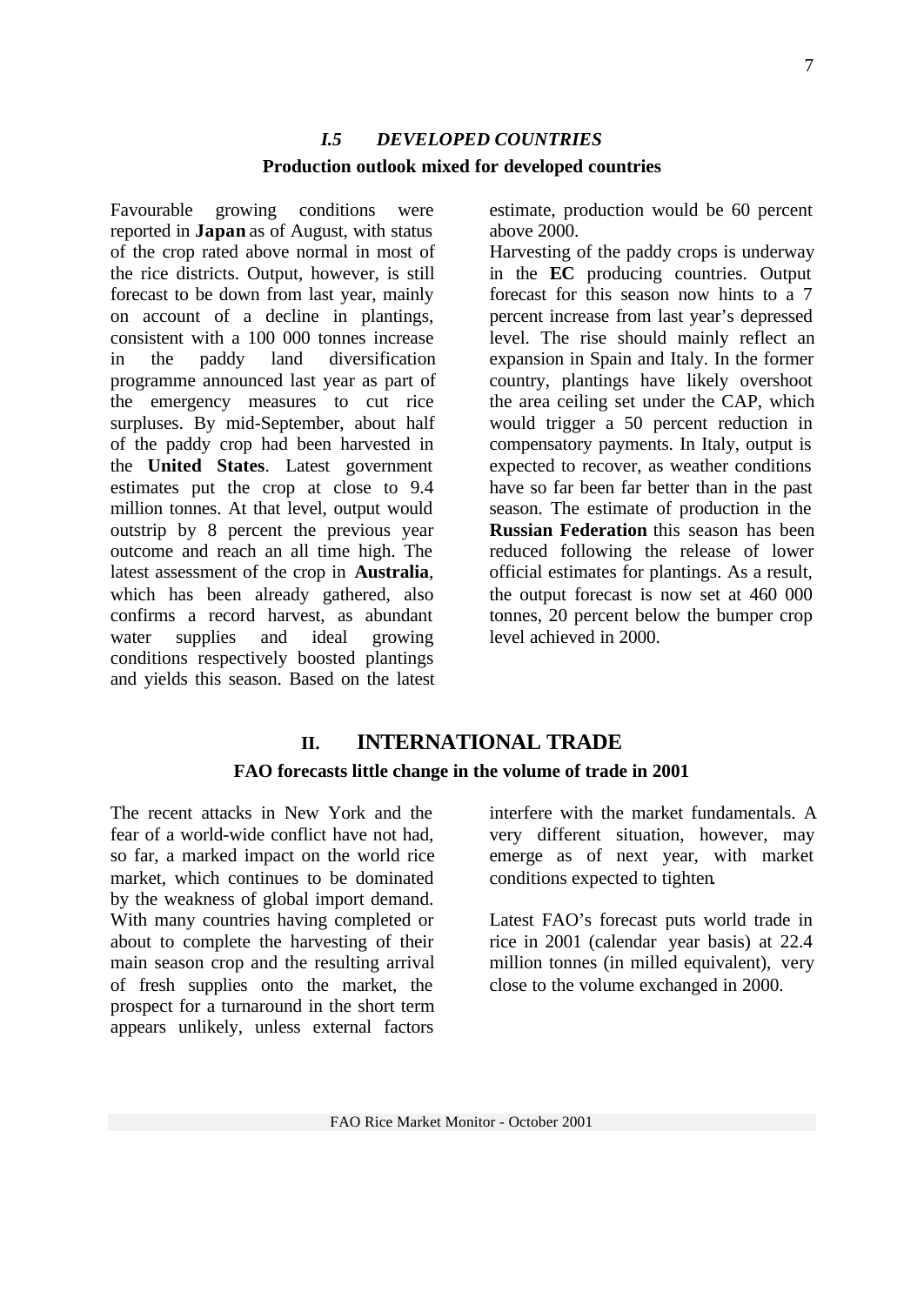# *II.1 IMPORTS*

## **Africa provides a major stimulus to trade in an otherwise depressed environment**

As the assessment of the size and quality of the crops gathered this season becomes firmer and information on actual rice shipments is made available, some revisions in the expected volume of rice trade this year have been effected for a number of countries.

In Asia, forecast imports by the **Philippines** have been raised to 850 000 tonnes, 22 percent more than in 2000. Domestic prices during the lean months in August and September were reported to be unusually low. Such a weakness has been associated to a surge in illegal inflows of rice to the country, which have induced the National Food Authority (NFA), the organization responsible for rice domestic distribution and imports, to propose a set of measures to tighten the control over inter-island rice movements. Fears of a recurrence of El Niño weather phenomenon induced **Indonesia's** import agency BULOG to negotiate a 500 000 tonnes import deal with Vietnam, last August. Deliveries, however, are not scheduled to take place before next year. Forecast shipments into the country have accordingly been kept at 1.2 million tonnes in 2001, 800 000 tonnes less than in 2000. However, the possibility of an upward revision still remains. By contrast, imports by **the Islamic Republic of Iran** have been lowered to 1 million tonnes this year, compared with 1.1 million tonnes in 2000, with much uncertainty still surrounding this estimate, especially because of a surge in shipping costs in the Persian Golf.

Overall, expectations for rice imports into **Africa** point to a record of 6.5 million tonnes, half a million tonnes more than in 2000. At that level, the region, which is providing a major stimulus to the

international rice market in an otherwise depressed environment, would account for nearly 30 percent of global trade in rice. Among the largest importers in the region, expected shipments to the **Côte d'Ivoire** have been subject to an upward revision, as major exporters, especially China, reported high deliveries to the country so far this year. Likewise, the outlook for **Senegal** has been raised to 650 000 tonnes, close to the record achieved in 1999. In the first eight months of the year, the country's imports had already reached 428 000 tonnes, or 52 percent more than in the corresponding period in 2000. By contrast, purchases envisaged by **Nigeria** remain at 1 million tonnes, unchanged from 2000.

In **Latin America and the Caribbean**, the outlook for rice imports has changed little. In Central America, the crop shortfall is not expected to trigger a surge in imports until next year. Thus, the forecasts for **Cuba** and **Mexico** remain of the order of 440 000 tonnes. Official estimates in **Peru** point to an increase from last year. By contrast, shipments into **Brazil**, the major rice market in the region, are anticipated to fall, since high stocks and a good 2001 crop, the second best on record, have considerably trimmed the country's import requirements.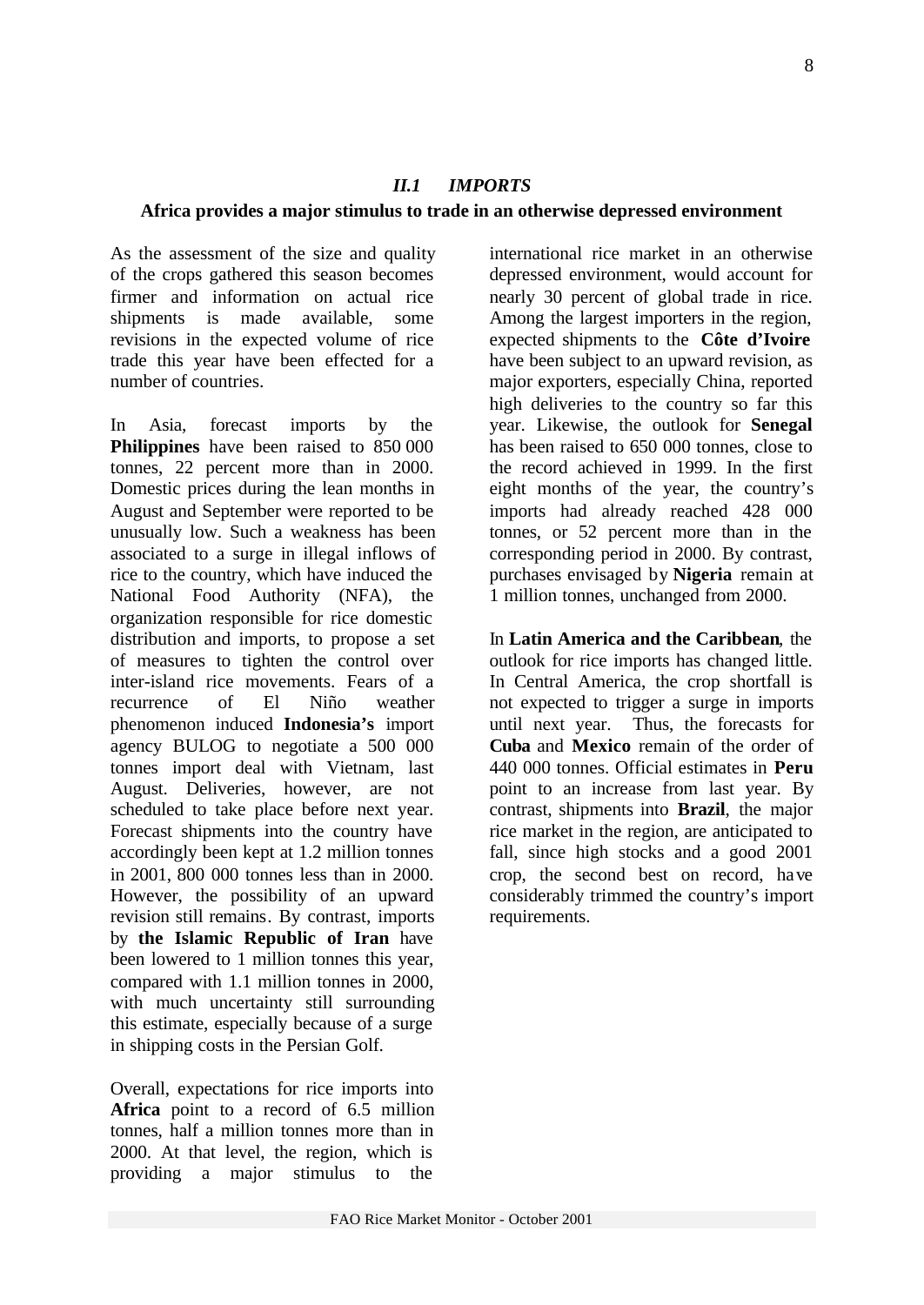## *II.2 EXPORTS* **Lower sales to be made by China**

Although little changed on an aggregate basis, several adjustments from the previous outlook have been made on individual countries' expected volume of exports.

In **Asia**, shipments from **China** (mainland), have been cut to 1.9 million tonnes, 1 million less than last year, in view of the anticipated crop shortfall and the price strength witnessed since the beginning of the year. Indeed, although the country holds large rice inventories, bulk is kept by farmers for food security reasons, rather than for market sale. Export performance up until August also pointed to a sharp contraction of 44 percent compared with the same period in 2000. Rice shipments from **Vietnam** have also been subject to a downward revision to 3.8 million tonnes from the original 4 million tonnes targeted by the Government, in view of the disappointing outcome of the summer/autumn crop. At that level, sales to foreign markets would still exceed those recorded last year by some 400 000 tonnes. To some extent, this positive performance reflects government relaxation of controls over rice exports and the granting of favourable credit conditions to importers, an example of which was a recent 100 000 tonnes deal for sale to Indonesia, the payment of which would be deferred to 720 days. Export forecasts for Thailand, Myanmar and Argentina have all been raised from the previous outlook. In **Thailand**, strong import demand, in particular from western Africa has boosted the country's shipments by 5 percent during the first nine months compared with the same period in 2000. Based on this early performance, the country might strike a new trade record of 6.8 million tonnes, although this would imply that large shipments are made during the last quarter, as was the case last year. Very competitive

prices have also bolstered shipments from **Myanmar**, which have been raised to 350 000 tonnes this year, up from an earlier 200 000 tonnes, and the highest level since 1996. By contrast, prices in **India** still appear too high to give a significant boost to exports, which are forecast at 1.5 million tonnes, slightly above last year. However, it is noteworthy that, following the relaxation of the minimum quantity purchase requirement and the lowering of prices on rice sales from Government stores, some transactions, especially for parboiled rice, have been made for shipment to Africa in recent months. Expectations of a bumper crop have added pressure on the Government to facilitate exports. Prospects for sales from **Pakistan** are shrouded with uncertainty. Exports during the first semester totalled nearly 1.6 million tonnes, compared with 1.1 million tonnes in same period in 2000. Nonetheless, FAO forecast for 2001 have been lowered to 1.9 million tonnes. somewhat less than in 2000, because of a belated harvest and the anticipated contraction in production this season. Moreover, the risk of a conflict in the Persian Gulf has reportedly raised the transportation insurance premiums in the area, which should erode the freight comparative advantage Pakistan holds on exports to the Near East and Africa.

Shipments from **Egypt** are anticipated to rise to 450 000 tonnes, up from 350 000 tonnes in 2000. The year-to-year increase reflects the depreciation of the local currency and the granting, from July to September, of export subsidies by the Government of some US \$ 20 per tonne for medium rice and US \$ 45 per tonne for long rice. The forecast for the **United States'** exports remains at 2 650 000 tonnes, 100 000 tonnes below the level achieved last year, reflecting relatively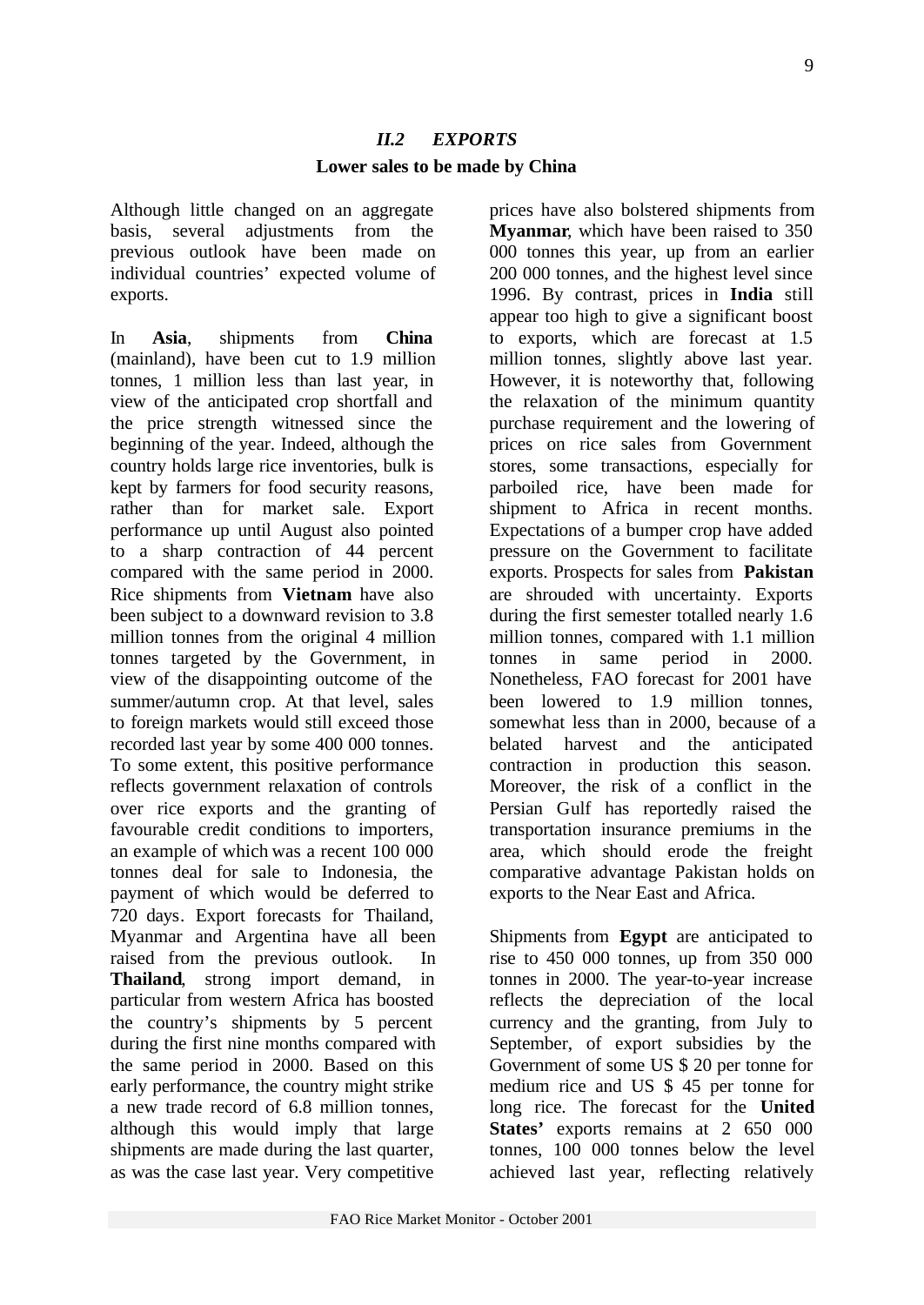high domestic prices and fierce competition in Latin America and the Caribbean. Shipments from **Argentina** and **Uruguay** are also anticipated to decline compared with 2000, in the light of the poor demand from Brazil, despite efforts by the two countries to find alternative outlets in Africa and the Near East. By contrast, Government sales from public stocks, should lift exports from **Brazil**, usually a major importer, to some 150 000 tonnes.

# *II.3 2002 TRADE PROSPECTS* **Rice trade likely to rise in 2002**

On balance, the outlook for the 2002 season is for a tighter market situation and some increase in the volume of world trade. However, this outlook is still subject to a high degree of uncertainty. First, much will depend on the final production results for the 2001 season not yet concluded in the Northern Hemisphere, which will greatly affect trade by these countries next year. For the Southern Hemisphere countries, the outcome of the 2002 paddy season, just commenced, will be most critical. In this regard, there are some fears of a recurrence of El Niño and of its potentially negative impact on production in a number of countries. Second, the forthcoming accession of China and of the Chinese Province of Taiwan to WTO is likely to influence the rice economy next year. Finally, a worsening in the general political and economic environment would also have important implications for commodity markets.

FAO preliminary forecast put world trade in rice in 2002 at 23 million tonnes, about 3 percent above the level expected this year. Import requirements in 2002 are expected to rise for a number of countries, which harvested poor harvests during the current season, including **Indonesia** and a number of states in **Central America**. Two successive years of production shortfalls may also induce **China**

(**mainland**) to step up its rice purchases. In addition, under its WTO commitments, the country has agreed to open a 2.6 million tonnes preferential import quota for rice, half of which should be handled by the private sector. Although shipments to the country are unlikely to reach such a high volume, the coincidence of reduced domestic supplies and of the country's new WTO membership may result in increased imports next year. Similarly, rice purchases by the **Chinese Province of Taiwan**, which have so far been subject to an import ban, are expected to rise substantially in view of the commitments taken to allow the entry of some 145 000 tonnes under the minimum access quota. By contrast, under the current prospects of a satisfactory 2001 season, a number of countries might cut their imports, including **Bangladesh** and the Philippines. Similarly, the good crops harvested this season in **Africa** might slow down the growth of imports into the region, especially if a strengthening in world prices is witnessed.

Under the current production prospects, major exporters are anticipated to benefit from the expected surge in import demand, with the exception of **China** and **Pakistan** which might run short of supplies. A firming of prices could also boost **India's** exports.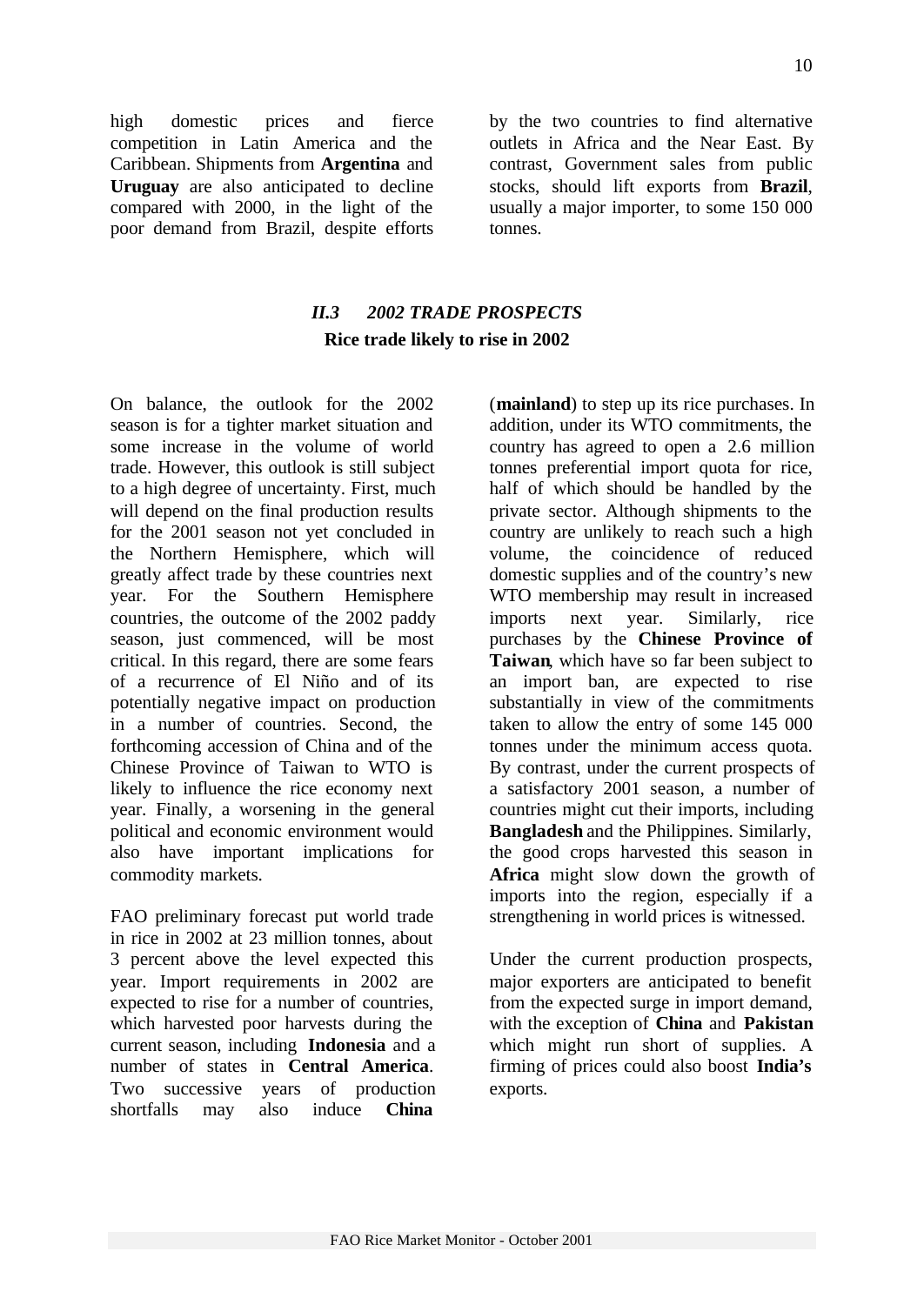# **III. INTERNATIONAL RICE PRICES**

## **While prices remain generally depressed, a tighter supply situation may give rise to a price recovery next year**

| <b>WORLD PRICE INDICES FOR RICE</b> |                |                    |         |     |  |  |  |  |  |
|-------------------------------------|----------------|--------------------|---------|-----|--|--|--|--|--|
|                                     |                | <b>FAO INDICES</b> |         |     |  |  |  |  |  |
|                                     |                | A11                | Quality |     |  |  |  |  |  |
|                                     |                |                    | High    | Low |  |  |  |  |  |
| January-December Averages           |                | $1982 - 84 = 100$  |         |     |  |  |  |  |  |
| 1994                                |                | 114                | 118     | 104 |  |  |  |  |  |
| 1995                                |                | 129                | 124     | 146 |  |  |  |  |  |
| 1996                                |                | 136                | 136     | 136 |  |  |  |  |  |
| 1997                                |                | 127                | 129     | 120 |  |  |  |  |  |
| 1998                                |                | 127                | 128     | 126 |  |  |  |  |  |
| 1999                                |                | 114                | 115     | 110 |  |  |  |  |  |
| 2000                                |                | 98                 | 101     | 89  |  |  |  |  |  |
| 2000                                | September      | 94                 | 96      | 86  |  |  |  |  |  |
|                                     | October        | 97                 | 100     | 86  |  |  |  |  |  |
|                                     | November       | 95                 | 98      | 84  |  |  |  |  |  |
|                                     | December       | 94                 | 97      | 84  |  |  |  |  |  |
| 2001                                | <b>January</b> | 94                 | 97      | 84  |  |  |  |  |  |
|                                     | February       | 94                 | 97      | 84  |  |  |  |  |  |
|                                     | March          | 91                 | 94      | 79  |  |  |  |  |  |
|                                     | April          | 87                 | 90      | 77  |  |  |  |  |  |
|                                     | May            | 88                 | 90      | 79  |  |  |  |  |  |
|                                     | June           | 88                 | 91      | 81  |  |  |  |  |  |
|                                     | July           | 91                 | 93      | 83  |  |  |  |  |  |
|                                     | August         | 91                 | 93      | 87  |  |  |  |  |  |
|                                     | September      | 90                 | 91      | 88  |  |  |  |  |  |

*Source: FAO*

*N.B.-The FAO indices are calculated using the Laspeyre formula. The Rice Export Price Index is calculated for 15 export prices.*



International rice prices rose somewhat in July and August, with the FAO Export Price Index rising to 91 points in July and August, up from 88 points in May and June. The firming reflected delays in the arrival of fresh rice supplies in Vietnam and the announcement of new purchases from Indonesia and African countries. The price strength in August was dampened somewhat by a slide in prices for rice from the United States. In September, the index fell back by one point to 90, mainly on account of low prices for rice from Myanmar, where the Government is conducting an aggressive price policy to boost exports, and of a further drop in the quotations of all rice qualities from the United States, which were negatively influenced by poor demand. The release, in mid-September, of a higher than expected production estimate for the country this season also exerted a negative influence on those quotations. By contrast, prices of most qualities of rice exported from Thailand rose in September, with the Thai 100 B quoted at US\$ 176 per tonne, US\$ 2 per tonne more than in August. The increase was particularly pronounced for both the low quality and parboiled rice, which were sustained by a strong demand by African countries, with the price of the Thai A1 Super moving up from US\$ 143 per tonne in August to US\$ 151 per tonne in September, a level unreached since March 2000, while the price of the Thai parboiled rice strengthened from US\$ 209 per tonne in August to US\$ 222 per tonne in September. On a yearly basis, there was a clear tendency for the prices of low quality rice to strengthen, reflecting strong demand by African countries, while quotations of the high quality rices moved in the opposite direction.